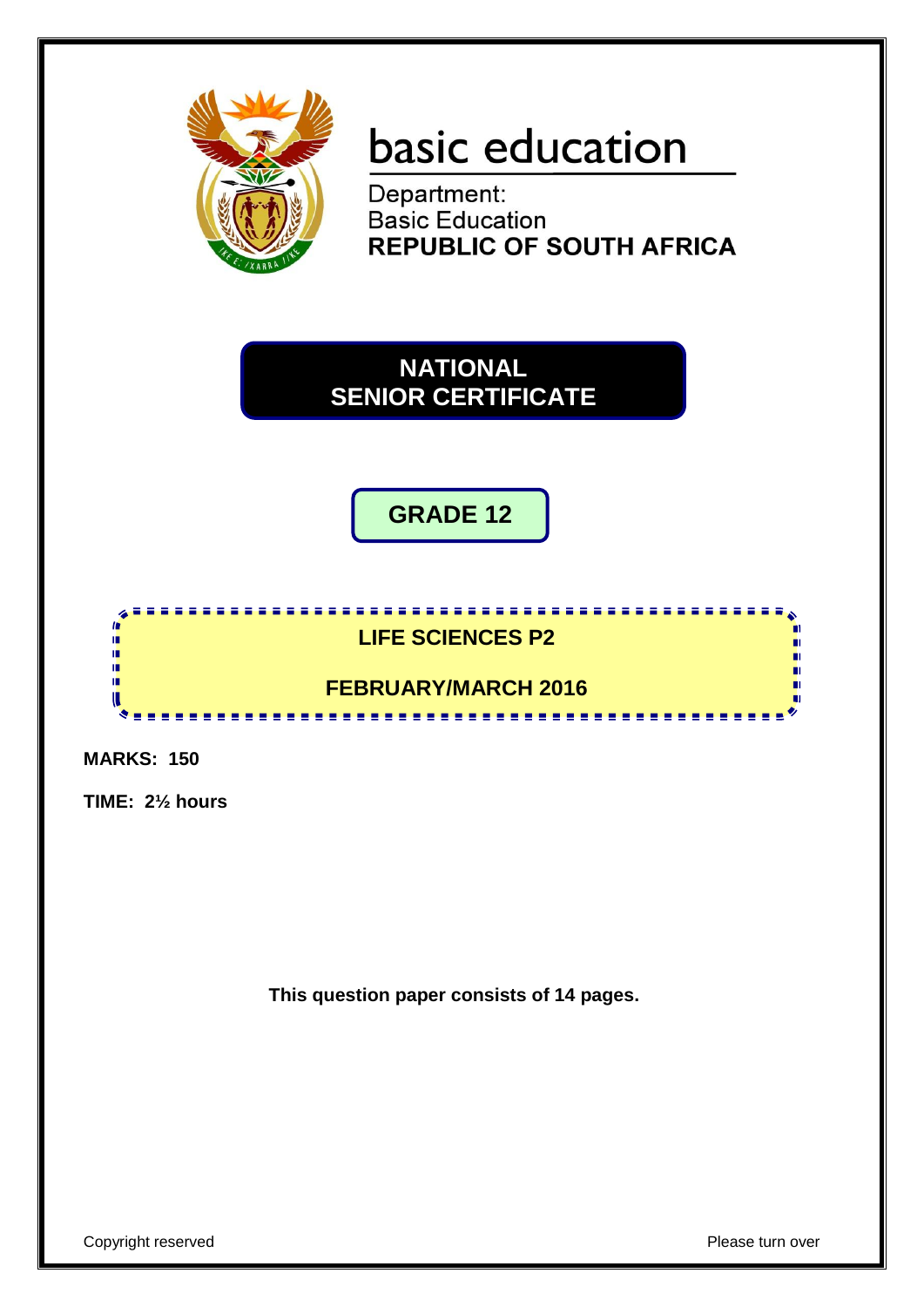# **INSTRUCTIONS AND INFORMATION**

Read the following instructions carefully before answering the questions.

- 1. Answer ALL the questions.
- 2. Write ALL the answers in the ANSWER BOOK.
- 3. Start the answers to EACH question at the top of a NEW page.
- 4. Number the answers correctly according to the numbering system used in this question paper.
- 5. Present your answers according to the instructions of each question.
- 6. ALL drawings must be done in pencil and labelled in blue or black ink.
- 7. Draw diagrams, tables or flow charts only when asked to do so.
- 8. The diagrams in this question paper are NOT necessarily drawn to scale.
- 9. Do NOT use graph paper.
- 10. You must use a non-programmable calculator, protractor and a compass, where necessary.
- 11. Write neatly and legibly.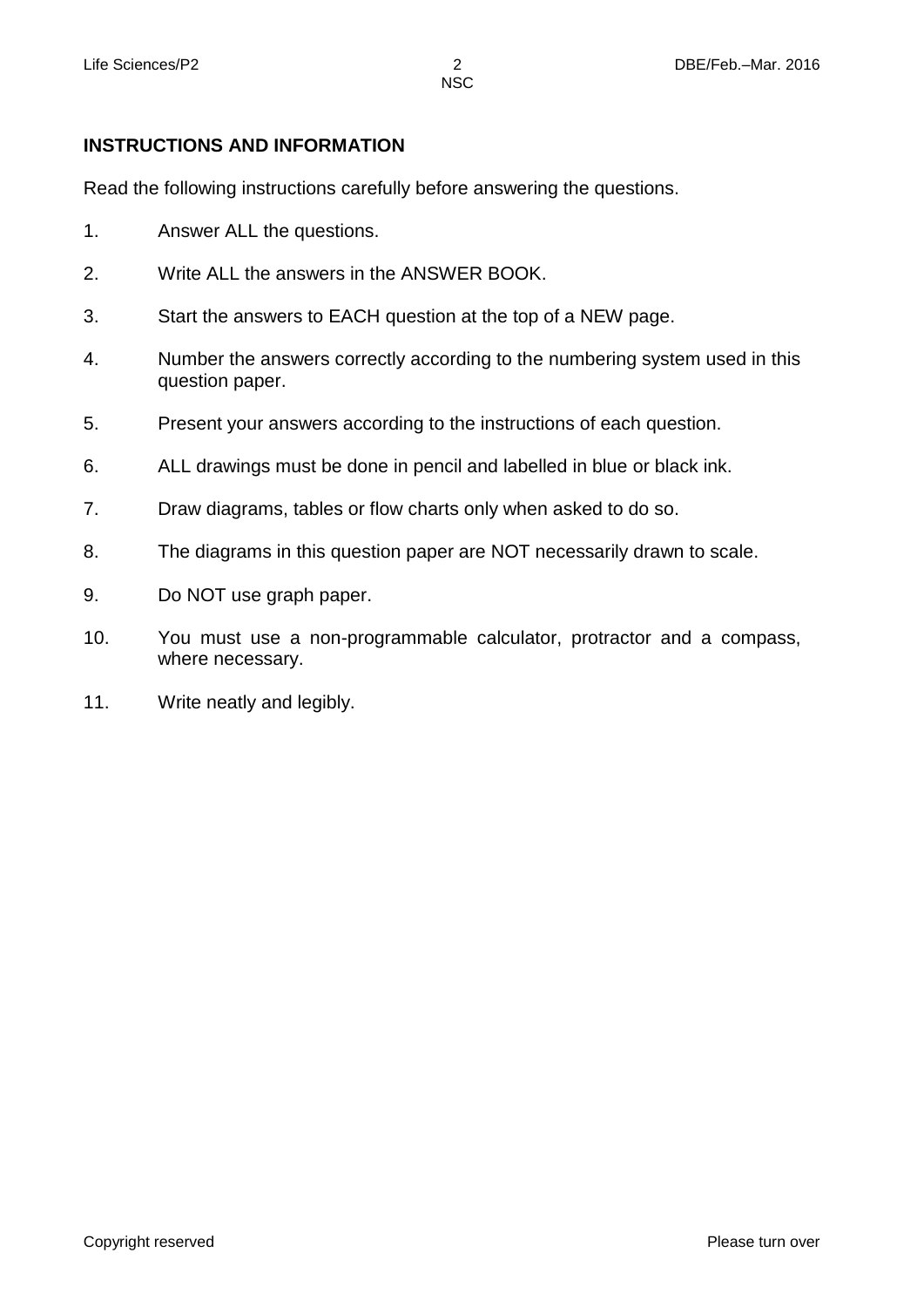#### **SECTION A**

#### **QUESTION 1**

- 1.1 Various options are provided as possible answers to the following questions. Choose the correct answer and write only the letter (A to D) next to the question number (1.1.1 to 1.1.10) in the ANSWER BOOK, for example 1.1.11 D.
	- 1.1.1 Which ONE of the following combinations results in genetic variation in organisms?
		- A Mitosis; sexual reproduction; mutations
		- B Meiosis; asexual reproduction; mutations
		- C Mitosis; meiosis; sexual reproduction
		- D Meiosis; sexual reproduction; mutations
	- 1.1.2 The inheritance of one trait does not depend on the inheritance of another trait. This represents …
		- A Mendel's law of dominance.
		- B the law of codominance.
		- C the principle of variation.
		- D Mendel's principle of independent assortment.
	- 1.1.3 In bees, females are diploid and males are haploid. Females and males produce haploid gametes.

This means that …

- A females produce gametes by mitosis.
- B males produce gametes by meiosis.
- C males produce gametes by mitosis.
- D females have half the number of chromosomes that males have.
- 1.1.4 In mice, the genotype **yy** produces grey fur and **Yy** produces yellow fur. The genotype **YY** results in death during the early embryonic stages.

A yellow female mouse is mated with a yellow male mouse. Which of the following shows the correct ratio of yellow to grey offspring that could be born alive?

- A 1 **:** 1
- B 1 **:** 3
- C 2 **:** 1
- D 3 **:** 1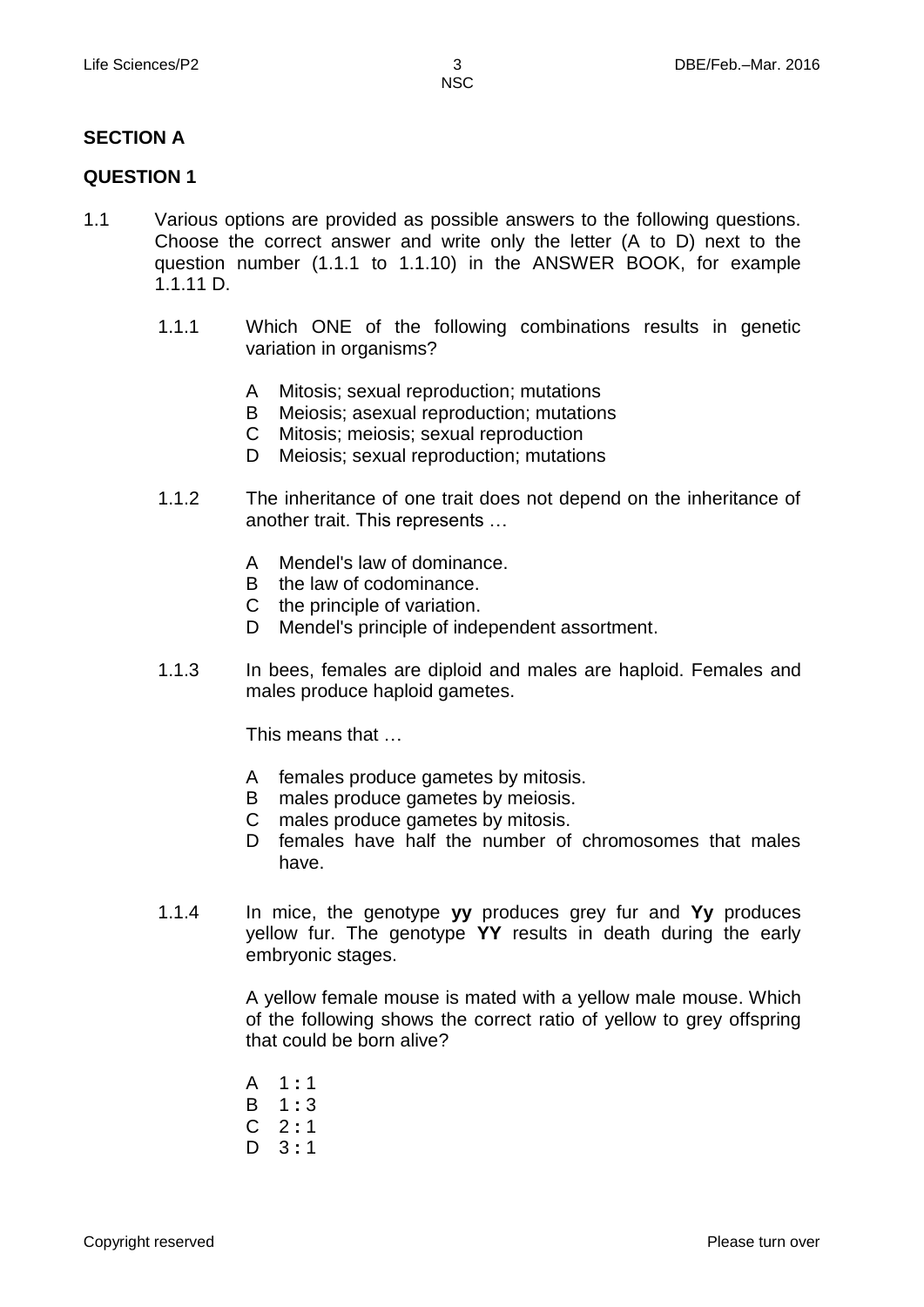1.1.5 The diagram below shows crossing over.



Which ONE of the following combinations of alleles would be present in chromatid **C** after crossing over occurred at point **P**?

- A Aart
- B abrT
- $\mathsf{C}$ ABRt
- D ABRT
- 1.1.6 The diagram below shows the blood types of two parents.



The only possible blood type(s) of the offspring of the first generation  $(F_1)$  is/are ...

- A AB and O.
- B A and O.
- C A only.
- D A and B.
- 1.1.7 The structure of DNA was determined by using X-ray pictures produced by …
	- A Watson and Crick.
	- B Franklin and Wilkins.
	- C Watson and Franklin.
	- D Crick and Franklin.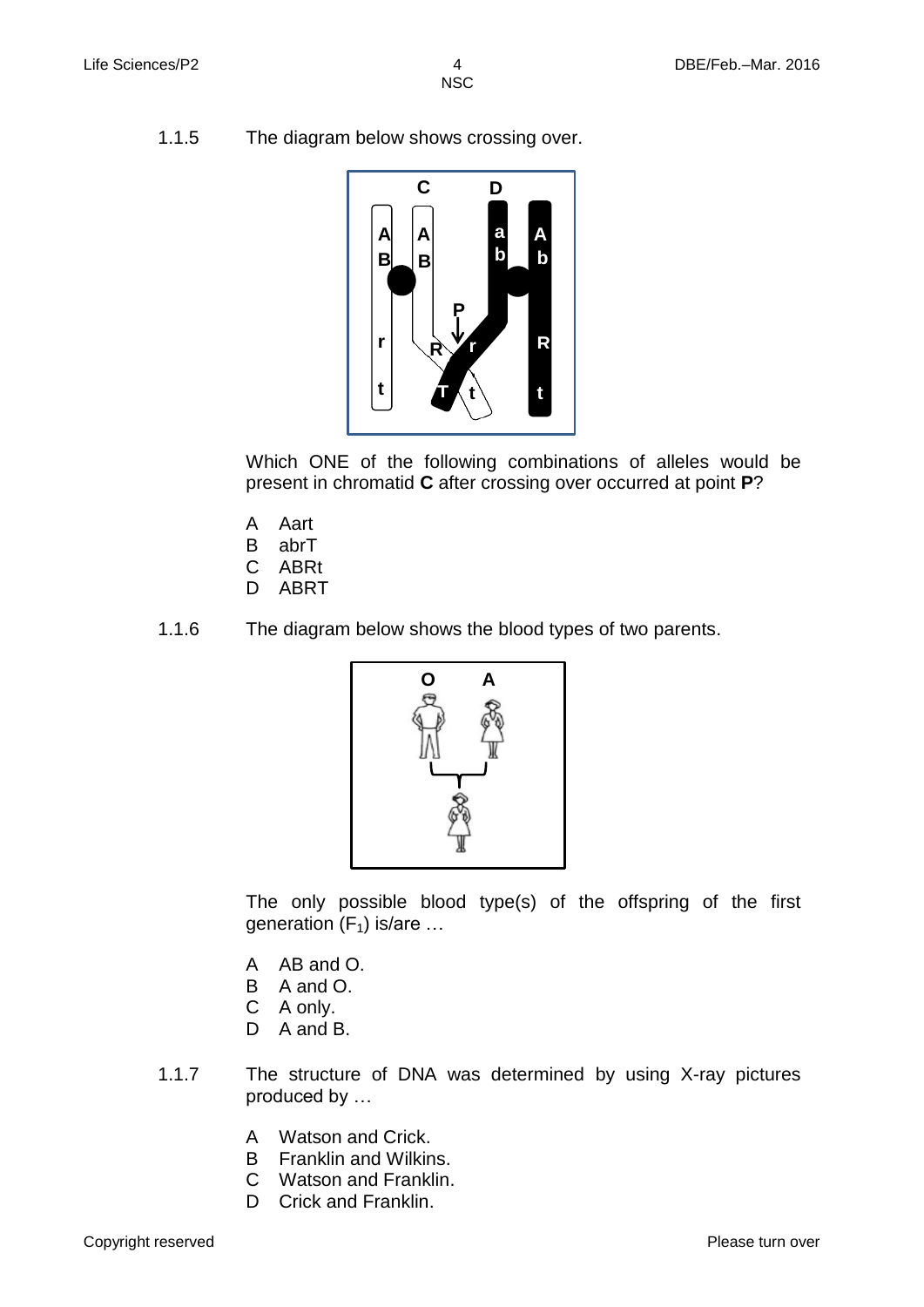1.1.8 Brown eye colour in humans is dominant over blue eye colour. A man with brown eyes marries a woman with blue eyes. They have a son with brown eyes and a daughter with blue eyes.

We can conclude that …

- A the man is not the true father of the children.
- B the man is heterozygous for eye colour.
- C eye colour is sex-linked.
- D both parents are homozygous for eye colour.
- 1.1.9 A possible explanation for an observation that can be tested is known as a ...
	- A fact.
	- B law.
	- C theory.
	- D hypothesis.
- 1.1.10 Common structural characteristics between groups of dinosaurs were used to construct the phylogenetic tree below.



The two groups of dinosaurs with the most characteristics in common are …

- A *Triceratops* and *Pachycephalosaurus*.
- B *Parasaurolophus* and *Triceratops.*
- C *Stegosaurus* and *Parasaurolophus*.
- D *Plateosaurus* and *Stegosaurus.* (10 x 2) **(20)**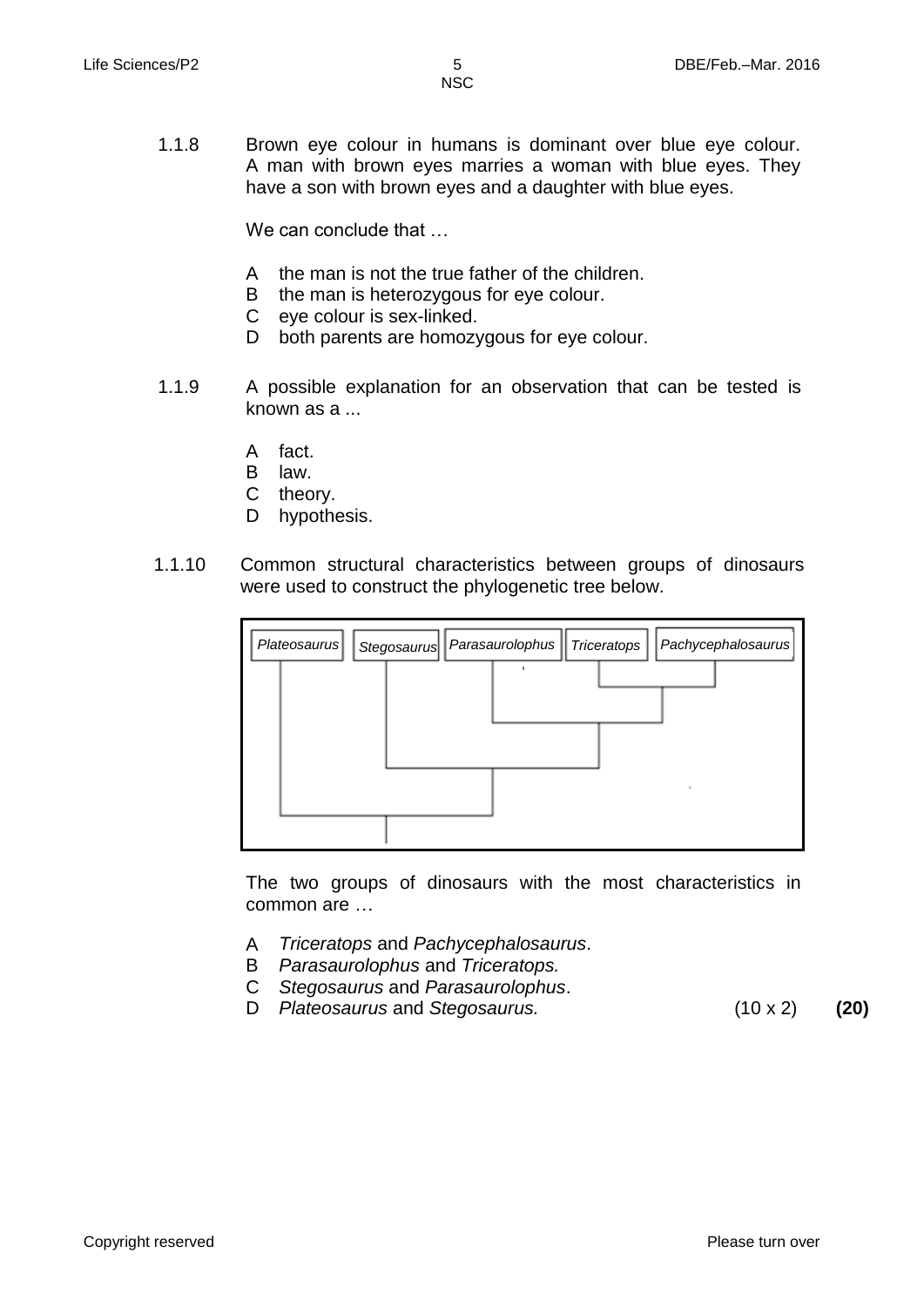1.2 Give the correct **biological term** for each of the following descriptions. Write only the term next to the question number (1.2.1 to 1.2.10) in the ANSWER BOOK.

- 1.2.1 The type of inheritance where the dominant allele masks the expression of the recessive allele in the heterozygous condition
- 1.2.2 The process by which genetically identical organisms are formed using biotechnology
- 1.2.3 A group of organisms of the same species in a specific habitat
- 1.2.4 The type of vision shared by apes and humans that allows for depth perception
- 1.2.5 The family to which humans belong
- 1.2.6 A human disorder caused by non-disjunction of chromosome pair 21
- 1.2.7 The stage of protein synthesis during which mRNA forms from DNA
- 1.2.8 Structures in different organisms that have a similar basic plan which suggests that they share a common ancestor
- 1.2.9 The position of a gene on a chromosome
- 1.2.10 The type of variation in a population with no intermediate phenotypes (10 x 1) **(10)**
- 1.3 Indicate whether each of the statements in COLUMN I applies to **A ONLY**, **B ONLY**, **BOTH A AND B** or **NONE** of the items in COLUMN II. Write **A only**, **B only**, **both A and B**, or **none** next to the question number (1.3.1 to 1.3.3) in the ANSWER BOOK.

|       | <b>COLUMN I</b>                                |    | <b>COLUMN II</b>                                                                      |
|-------|------------------------------------------------|----|---------------------------------------------------------------------------------------|
| 1.3.1 | Reproductive isolating<br>mechanisms in plants | B: | A: Flowering at different times of<br>the year<br>Adaptation to different pollinators |
| 1.3.2 | Evidence for evolution                         | А: | Biogeography<br>B: Fossil record                                                      |
| 1.3.3 | Found in African apes and<br>humans            |    | A: Claws instead of nails<br>B: An opposable thumb                                    |

(3 x 2) **(6)**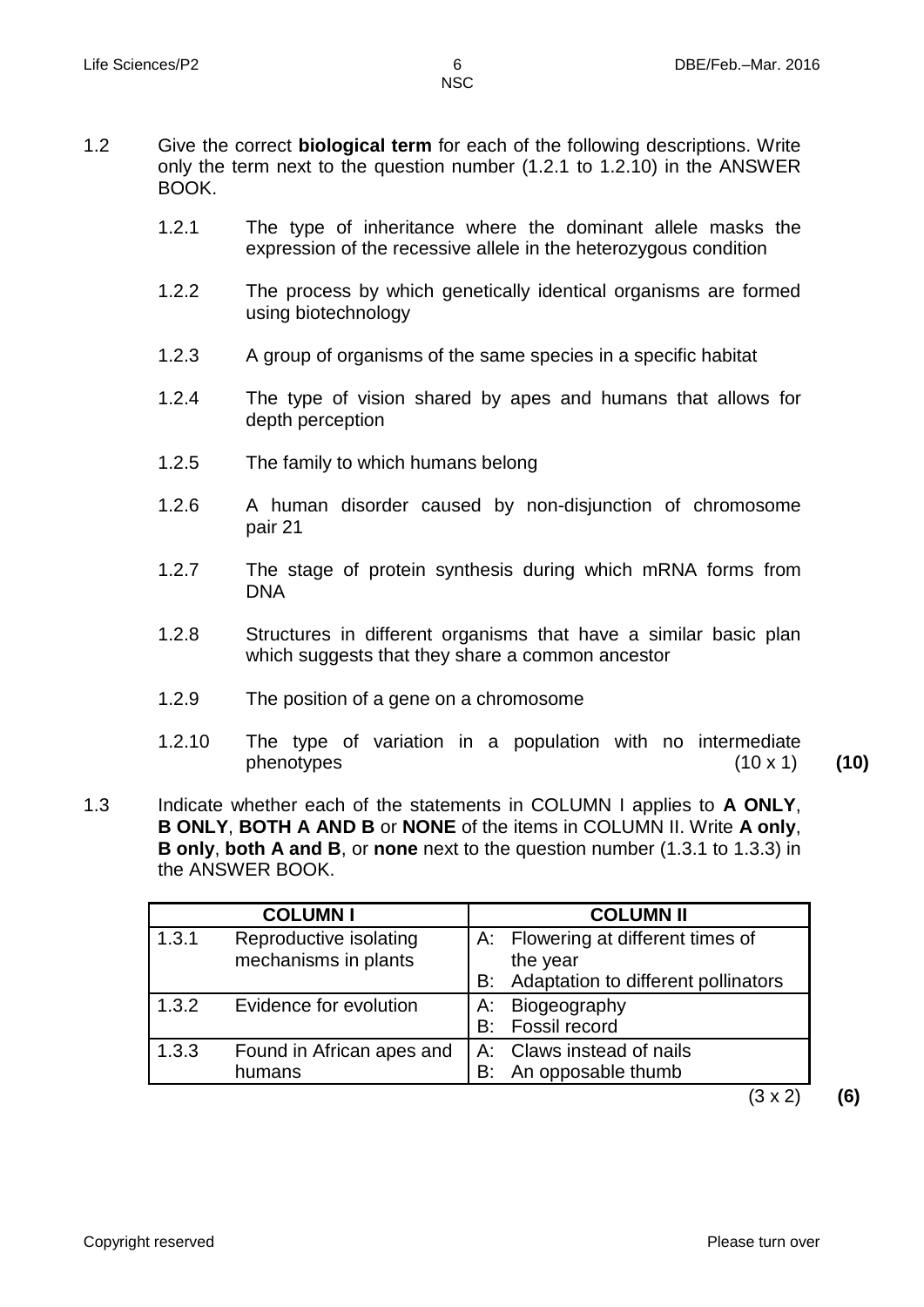**(6)**

- 1.4 The size and colour of unripe fruit in a plant species is genetically controlled. The allele for small fruit (**b**) is recessive to the allele for big fruit (**B**). The allele for yellow fruit colour (**g**) is recessive to the allele for green fruit (**G**).
	- 1.4.1 State:
		- (a) The phenotype of the plant with the genotype **BbGg** (2)
		- (b) ALL possible genotypes of the gametes produced by the plant mentioned in QUESTION 1.4.1(a) (2)
	- 1.4.2 In a cross between two plants with genotypes **BBGG** and **bbgg** what percentage of the offspring will be homozygous for both characteristics? (2)
- 1.5 The diagrams below show different phases in meiosis.



| 1.5.1 | Label structures <b>W</b> and <b>X</b> .                         | (2)        |
|-------|------------------------------------------------------------------|------------|
| 1.5.2 | How many chromosomes are present in each cell in:                |            |
|       | Phase A<br>(a)                                                   | (1)        |
|       | Phase C<br>(b)                                                   | (1)        |
| 1.5.3 | Give only the LETTER of the diagram that represents anaphase II. | (1)        |
| 1.5.4 | State the function of structure Y and structure Z.               | (2)        |
| 1.5.5 | Identify phase C.                                                | (1)<br>(8) |

# **TOTAL SECTION A: 50**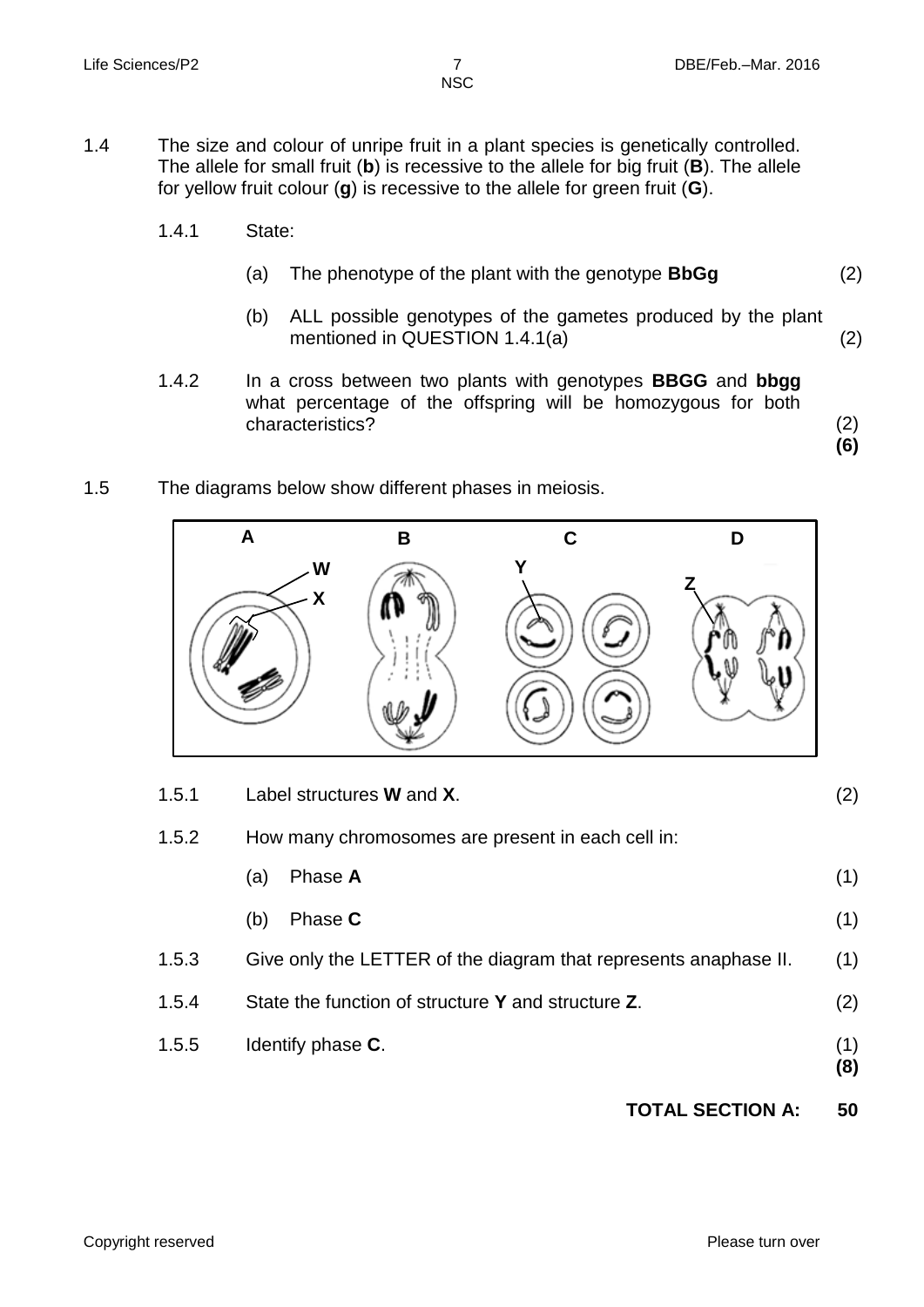# **SECTION B**

#### **QUESTION 2**

2.1 Scientists wanted to determine which type of inheritance accounted for most of the selected genetic disorders in dogs.

> To do this they sequenced the genomes of a large number of dogs of the same breed that suffered from the genetic disorders.

The results of the investigation are shown below.



[Source: http://www.instituteofcaninebiology.org]

- 2.1.1 If 2 000 dogs were studied in this investigation, how many dogs had disorders that were caused by autosomal dominant inheritance? Show ALL calculations. (3)
- 2.1.2 State TWO ways in which the scientists could improve the reliability of their results. (2)
- 2.1.3 State ONE factor that was kept constant in this investigation. (1)
- 2.1.4 Explain why there is no need to keep the age of the dogs constant in this type of investigation. (2)
- 2.1.5 Provide a conclusion for this investigation.

(2) **(10)**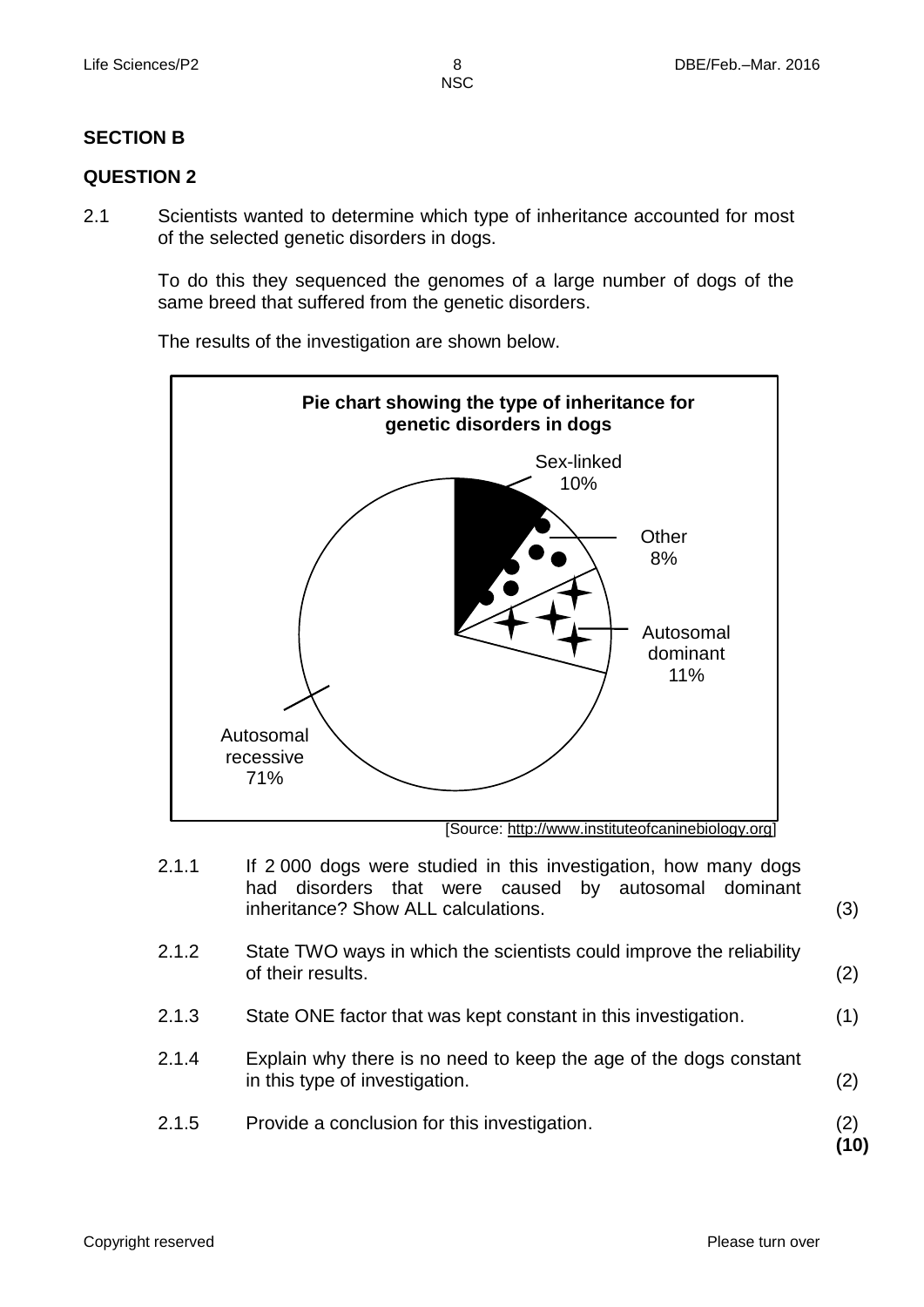2.2 In dogs rough hair (**H**) is [dominant](http://www.k-state.edu/biology/pob/genetics/defin.htm#dom) to smooth hair (**h**). A [heterozygous](http://www.k-state.edu/biology/pob/genetics/defin.htm#hom) roughhaired dog is mated with a smooth-haired dog.

Represent a genetic cross to show the phenotypic ratio of the puppies. **(6)**

2.3 The diagram below represents two stages of protein synthesis.



2.3.1 Provide labels for:

| (a) | Molecule 1 |  |
|-----|------------|--|
|     |            |  |

- (b) Organelle **6**
- 2.3.2 Give only the NUMBER of the part which represents a:
	- (a) DNA template strand (1)
		- (b) Monomer of proteins (1)
- (c) Codon
- 2.3.3 Describe *translation* as it occurs at organelle **6**. (4)
- 2.3.4 Provide the:
	- (a) DNA sequence that codes for glycine (2)
	- (b) Codon for proline (2)
	- 2.3.5 State TWO differences between a *DNA nucleotide* and an *RNA nucleotide*. (4)

**(17)**

(1)

(1)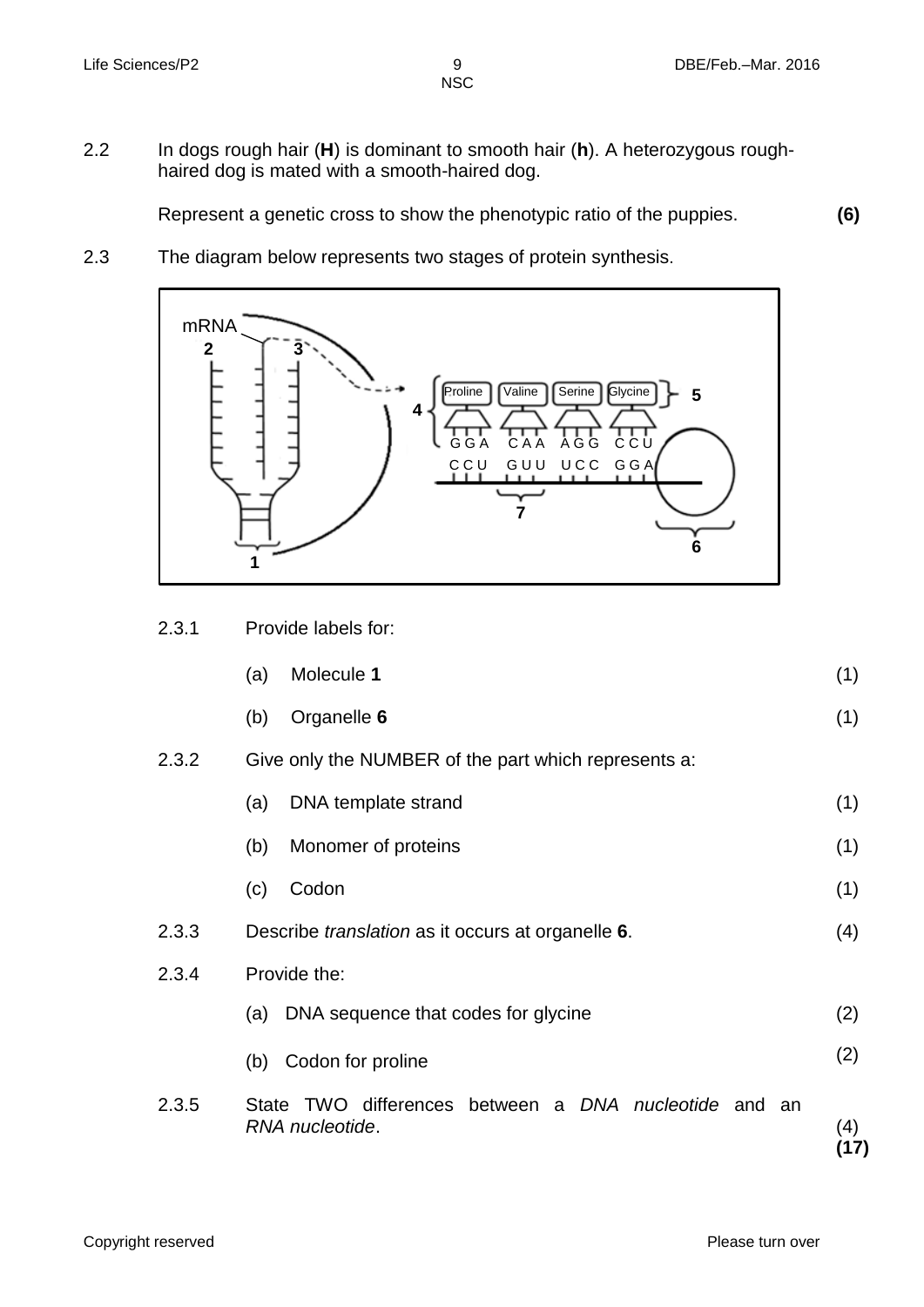2.4 Read the passage below and answer the questions that follow.

#### **USE OF STEM CELLS**

Dr Orly Lachan-Kaplan of Monash Immunology and Stem Cell Laboratories has used stem cell manipulation to create an ovary-like structure containing ova. Although it is not yet clear if the cells of this ovary-like structure are functional, she hopes that this method can be used to develop functional human ova.

[Source: http//monash.edu/news/releases/308]

- 2.4.1 Name ONE source of stem cells.
- 2.4.2 Explain why the characteristics of stem cells make them useful in treating some disorders. (3)
- 2.4.3 Explain ONE possible advantage of creating an ovary-like structure.

(3) **(7) [40]**

(1)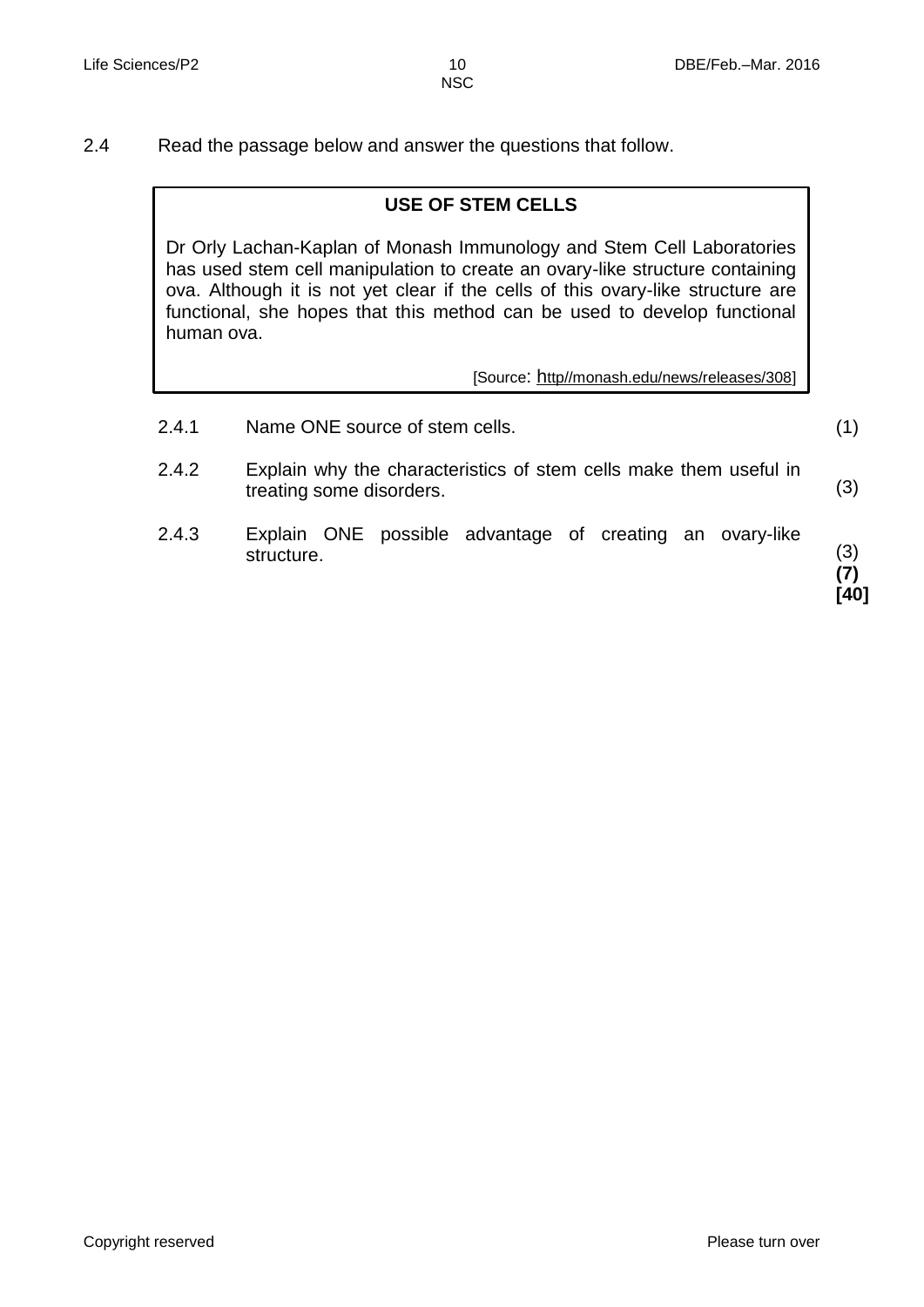#### **QUESTION 3**

3.1 Errors that occur during DNA replication may sometimes lead to mutations.

| 3.1.1 | Describe DNA replication. |  |
|-------|---------------------------|--|
|       |                           |  |

3.1.2 Describe how an error in DNA replication may lead to a gene mutation.

(2) **(7)**

(1)

(3)

(1) **(6)**

3.2 The passage below refers to human evolution.

Research, using DNA evidence, suggests that all modern humans arose from a single group of *Homo sapiens* that migrated from Africa 2 000 generations ago and spread throughout Europe and Asia over thousands of years.

[Source: http://images.sciencedaily.com]

- 3.2.1 Name the hypothesis on human evolution that is described in the passage.
- 3.2.2 Name the type of DNA outside the nucleus that is analysed in support of the hypothesis named in QUESTION 3.2.1. (1)
- 3.2.3 Explain how the type of DNA named in QUESTION 3.2.2 is used to provide evidence for the hypothesis named in QUESTION 3.2.1.
- 3.2.4 Apart from DNA evidence, state ONE other line of evidence that may be used to support the hypothesis mentioned in QUESTION 3.2.1.
- 3.3 Describe how a new species is formed through geographic isolation. **(6)**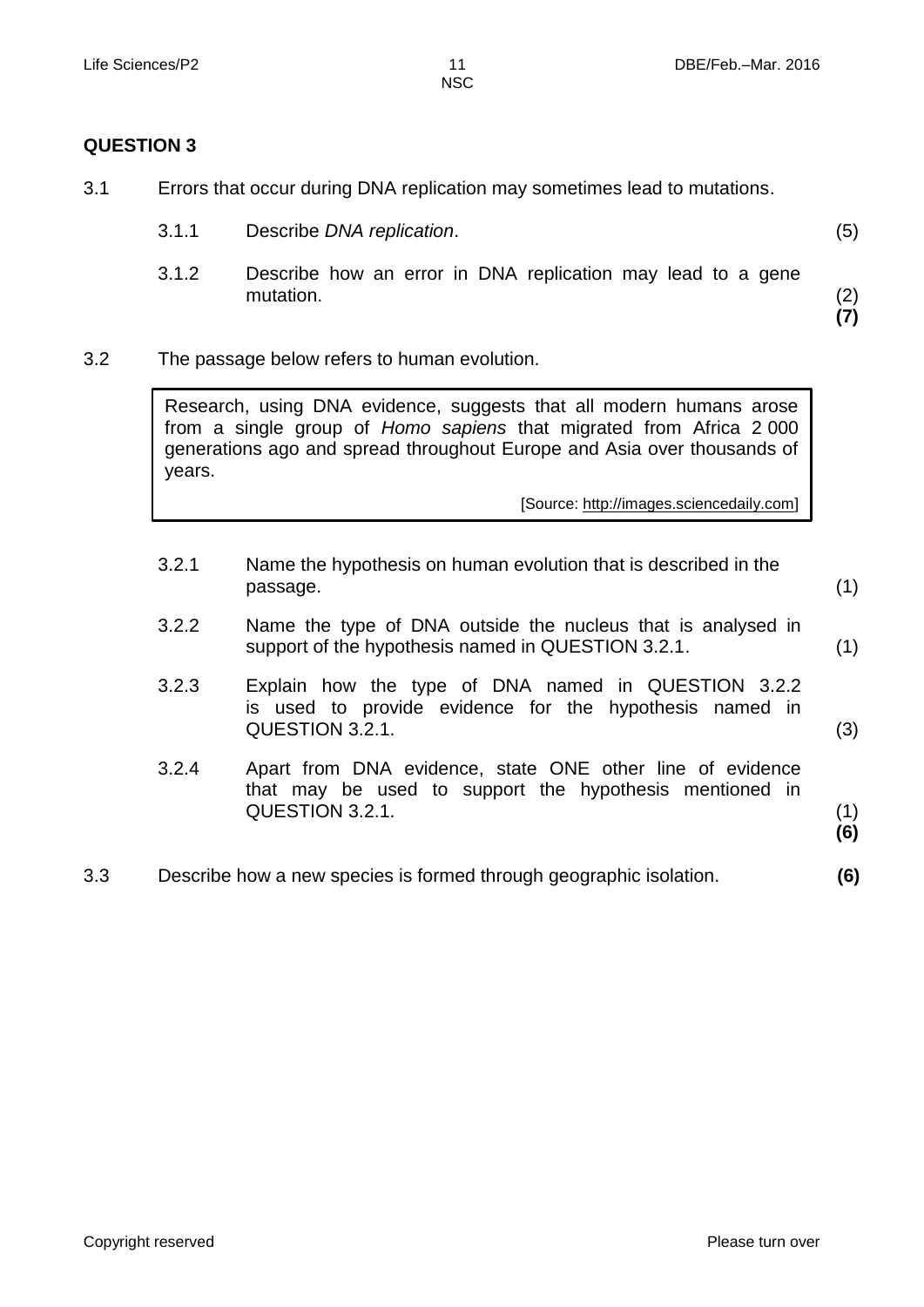3.4 The diagram below represents the fossilised skulls of three different species of primates. They were either bipedal or quadrupedal (organisms that habitually walk on all four limbs).



| 3.4.1 | Label part $X$ and the type of teeth at $Y$ . |  |
|-------|-----------------------------------------------|--|
|       |                                               |  |

- 3.4.2 Explain the significance of the location of structure **X** in organism **C**. (3)
- 3.4.3 Which of the skulls (**A**, **B** or **C**) belongs to:

| (a) | An Australopithecine |  |
|-----|----------------------|--|
|     |                      |  |

- (b) A quadrupedal primate (1)
- 3.4.4 Explain how the change in the skull from **B** to **C** could indicate a change in intelligence. (3)
- 3.4.5 Tabulate TWO observable differences, other than those mentioned in QUESTIONS 3.4.2 and 3.4.4, between skulls **B** and **C** that represent trends in human evolution.

(5) **(15)**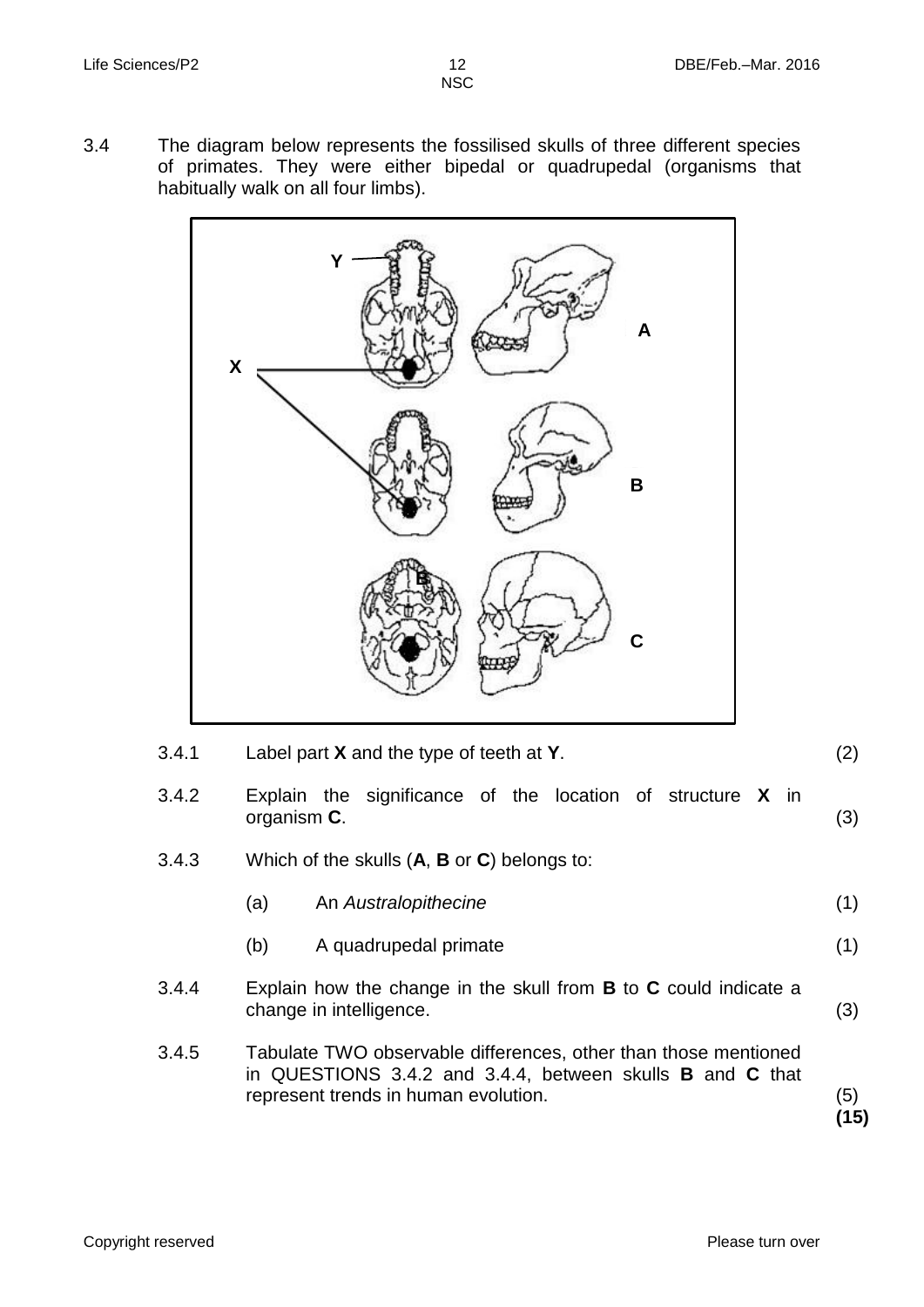3.5 The pedigree diagram below shows the pattern of inheritance of a certain genetic disorder controlled by a recessive allele. The dominant allele is represented by **N** and the recessive allele by **n**.



| 3.5.1 | both parents must be heterozygous for this<br>Explain why<br>characteristic.                      | (2)                |
|-------|---------------------------------------------------------------------------------------------------|--------------------|
| 3.5.2 | Give the possible genotype(s) of the normal children.                                             | (2)                |
| 3.5.3 | Provide evidence from the pedigree diagram to show that this<br>characteristic is not sex-linked. | (2)<br>(6)<br>[40] |
|       | <b>TOTAL SECTION B:</b>                                                                           | 80                 |